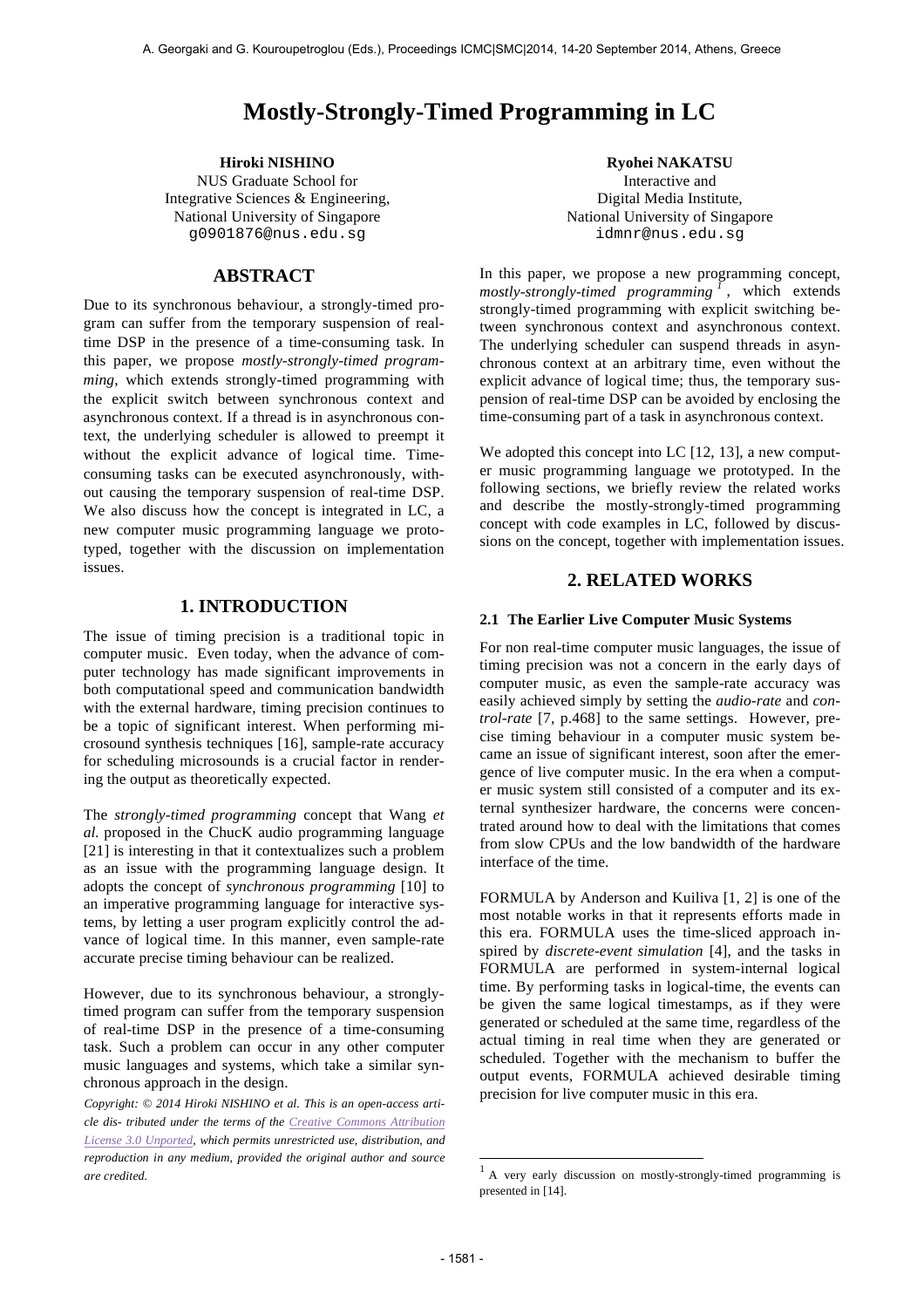#### **2.2 Stand-Alone Live Computer Music Systems**

After stand-alone real-time sound synthesis is made possible on a personal computer, the issue of timing precision was again raised. As computer music systems must process the compositional algorithms and real-time DSP simultaneously, the software design for such a computer music system had to be investigated. The popularization of microsound synthesis techniques also led to the demand for more precise timing behaviour.

## *2.2.1 The separation between audio computation thread and compositional algorithms thread(s)*

One of the approaches taken in the design of computer music systems is to perform the real-time sound synthesis in a separate process (or a separate thread) with higher priority and perform compositional algorithms in other processes (or threads). This approach is still frequently seen in many computer languages. For example, Super-Colllider [22] consists of two processes, *scserver* (the sound synthesis server) and *sclang* (the interpreter for its programming languages). *Impromptu* [19] also performs sound synthesis in a different thread than the compositional algorithms. The sound synthesis software frameworks and libraries are also frequently designed with the same approach. For example, both *Jsyn* for Java [8] and *CsoundXO* for python [11] are designed in this manner.

This approach can avoid the suspension of real-time sound synthesis, as all the compositional algorithms, including a time-consuming compositional task, are performed in a different thread/process. Instead, this makes it significantly harder to synchronize sound synthesis with the compositional algorithms. Generally speaking, the synchronization between threads and processes in today's operating systems are not so fine-grained to realize sample-rate accurate timing precision in such a software design.

#### *2.2.2 The synchronous approach*

To achieve better timing precision, many computer music languages and systems take the synchronous approach, which is based on the *ideal synchronous hypothesis.* In the ideal synchronous hypothesis, "all the computations are assumed to take zero time (that is, all temporal scopes are executed instantaneously)" *and* "during implementation, the ideal synchronous hypothesis is interpreted to imply the system must execute fast enough for the effect of the synchronous hypothesis to hold" [9, p.360].

```
01: -- define a function to print a message<br>02: -- repeatedly, every 1 second.
     -- repeatedly, every 1 second.
03: function printer(message)
        04: while true do
05: print(message)<br>06: wait(1) -- wai
06: wait(1) -- wait 1 second
       07: end
08: end
09: -- start ticking:
10: go(printer "tick")
11: -- start tocking after 0.5second:
12: go(0.5, printer "tock")
```


In practice, when designing a real-time computer music system, the ideal synchronous hypothesis is interpreted to imply that real-time DSP must be blocked until the system finishes processing all the scheduled tasks and the system must execute all the tasks before the deadline for the next DSP cycle. To achieve such behaviour, the execution of the compositional algorithms and the audio computation are normally interleaved in one thread.

While many widely-used languages are implemented with this synchronous approach<sup>2</sup>, LuaAV [20] provides an interesting design exemplar for textual computer music languages, in that it utilizes collaborative (or nonpreemptive) multi-tasking by coroutines to achieve synchronous behaviour. Figure 1 describes a simple LuaAV example [20]. In LuaAV, the user code is executed as a coroutine within the software framework. By calling the *wait* function<sup>3</sup> (as seen on line 06), the current coroutine explicitly yields so that the underlying sound synthesis framework can perform the audio computation.

After the given duration has passed, it resumes the coroutine. The *go* function calls are made to execute new coroutines on line 10 and line 12.

As coroutines can yield and resume much faster than native threads, it is easy to realize the fine-grained synchronization and synchronous behaviour between the compositional algorithms written as coroutines and sound synthesis, when performing both in the same audio computation thread.

#### *2.2.3 Strongly-timed programming*

The strongly-timed programming concept proposed by Wang *et al.* in the ChucK audio programming language [21] is also of significant interest in that it clearly puts this issue of precise timing in the context of the programming language concept. While most synchronous programming languages are designed for *reactive sys* $tems<sup>4</sup>$ , ChucK targets interactive systems<sup>5</sup>, with an exclusive focus on audio programming. As a variation of synchronous programming, ChucK integrates the explicit advance of logical synchronous time within an imperative programming language.

Figure 2 illustrates a simple strongly-timed program in ChucK [21, p.43]. As seen on line 10, logical time is explicitly advanced by a user program. The audio output is computed only when logical time is advanced<sup>6</sup>; if there exists any active thread that is still being executed, the audio computation is blocked.

l

 $2^2$  For instance, "audio and message processing are interleaved in Pd" [15]. <sup>3</sup> The *wait* function can also wait for a certain event to occur.

<sup>&</sup>lt;sup>4</sup> Reactive systems are "computer systems that continuously react to their environment at a speed determined by this environment"[10].

 $5$  Interactive systems are computer systems that "continuously interact with their environment, but at their own rate" [10].<br><sup>6</sup> Similar to LuaAV, a ChucK program can wait for a certain event; the

thread of execution can be suspended and logical-time can be advanced until the occurrence of the event.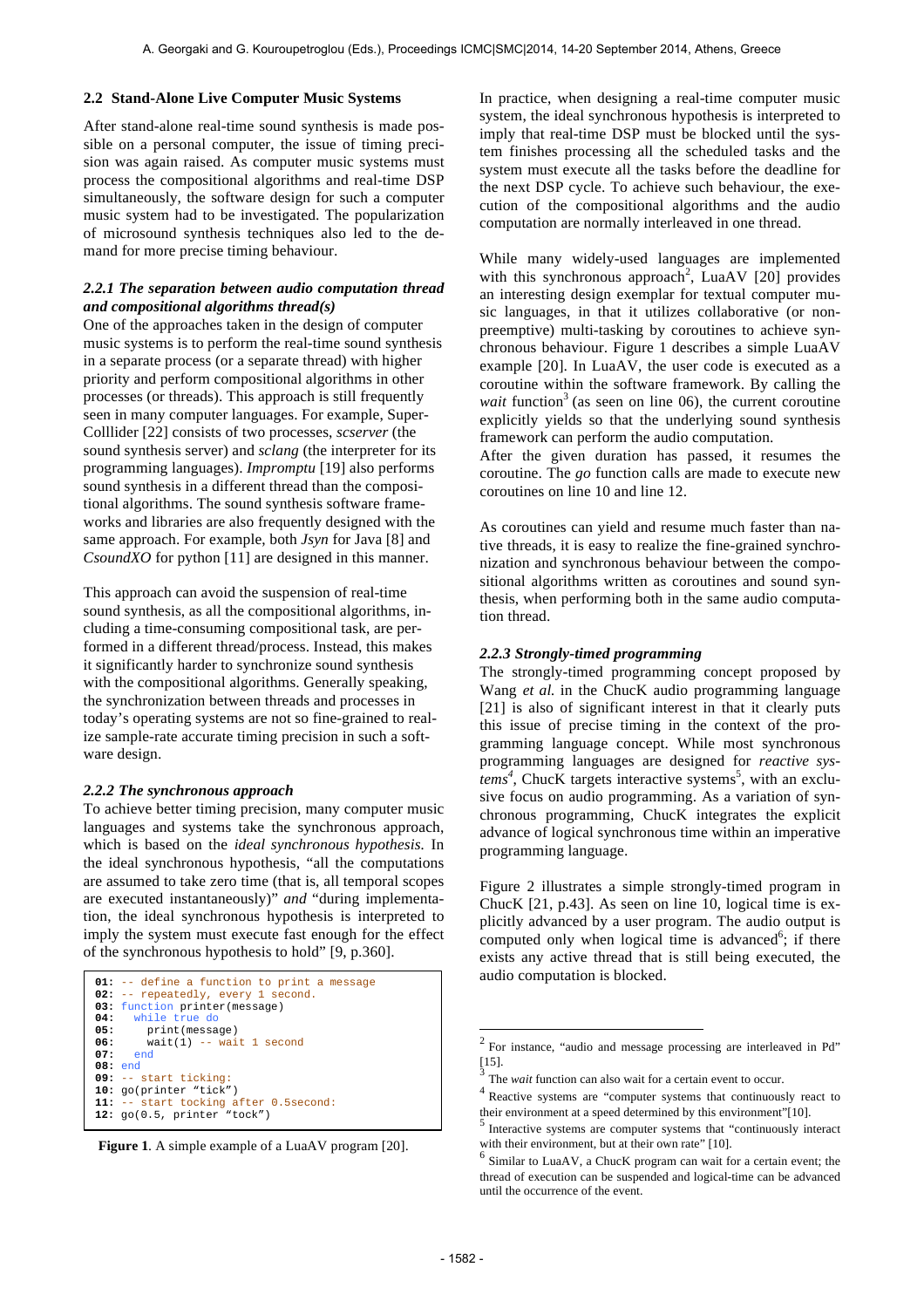While there may be a certain degree of similarity between the Figure 1 LuaAV example and the Figure 2 ChucK example, it should be emphasized that strongly-timed programming itself is not directly associated to any particular implementation strategy; while the concept may be implemented by translating a strongly-timed program to another program that utilizes coroutines, which would look similar to the LuaAV example, it is also possible to implement a virtual machine that executes the bytecode generated by its own compiler as in ChucK. There can be various implementations of a strongly-timed programming language, as it is purely a programming concept.



**Figure 2.** A simple strongly-timed program in ChucK [21, p.43].

## **3. MOSTLY-STRONGLY-TIMED PRO-GRAMMING**

#### **3.1 Extending the strongly-timed programming concept with asynchronous/preemptive behaviour**

While the synchronous approach can realize fine-grained timing precision, due to the underlying ideal synchronous hypothesis, a time-consuming task can temporarily suspend real-time DSP, since audio computation is blocked until the task is finished. Such a situation is clearly not desirable in live computer music.

The proposition of strongly-timed programming implies that this problem can be considered as a problem of the programming concept applied to the language, not just as an implementation issue. One of the possible solutions suggested from this perspective is to extend the stronglytimed programming concept with asynchronous behaviour.

#### **3.2 The mostly-strongly-timed programming concept**

Based on the idea described above, we propose *mostlystrongly-timed programming*, which extends stronglytimed programming with the explicit switch between the synchronous/non-preemptive context and the asynchronous/preemptive context. In a mostly-strongly-timed program, a thread in the former context is executed synchronously as it is in a strongly-timed program and audio computation is blocked until the thread explicitly advances logical time or waits for an event. On the contrary, in the latter context, the underlying scheduler is allowed to suspend and resume a thread at any arbitrary time if necessary.

In LC, two statements, *sync* and *async,* are provided for explicit context switching. These statements switch the current context to the synchronous context and to the asynchronous/preemptive context respectively. Figure 3 describes an example of mostly-strongly-timed programming in LC. As shown, the *sync* and *async* statements can be nested as desired. As seen in the comments, the time-consuming part of a thread can be preempted when necessary, just by enclosing it within an *async* block; thus, temporary suspension of real-time DSP can be avoided.

```
01: //create/play a sine wave oscillator patch to<br>02: //make the temporary suspension of DSP audible.
03: var p = patch {
04: \sin \sim (440) \Rightarrow DAC\sim();
05: };
06:	p->start();
07:<br>08: //loading 16 large sound files at once from the
09: //hard drive. This can consume lots of time and 10: //temporarily suspend real-time DSP.
10: //temporarily suspend real-time DSP.<br>11: for (var i = 0; i < 16; i == 1){
11: for \frac{\text{var}}{i} = 0; i < 16; i == 1)<br>12: //load sample0.wav- sample15.
12: //load sample0.wav- sample15.wav
13: LoadSndFile(i, "sample" .. i .. ".wav");
13: LoadSndFile(i,<br>14: }
15:	
16: //this infinite loop suspends the DSP forever;<br>17: //it doesn't advance logical time at all,
17: //it doesn't advance logical time at all,<br>18: //while the thread is in the 'sync' context.
19: /*	
20: while(true){<br>21: }<br>22: */
21:22:23:			
24: //----------------------------------------------
                mostly-strongly-timed programming
26: //----------------------------------------------
27:	}	
28: \frac{7}{a}n array with 16 elements.<br>29: var wsarray = new Array(16);
      var wsarray = new Array(16);
30:<br>31: //using an 'async'
31: //using an 'async' statement to switch to the<br>32: //asynchronous/preemptive context, so that the
       //asynchronous/preemptive context, so that the
33: //task can be preempted by the scheduler.
34: async {<br>35:   //the below doesn't suspend real-time DSP,
36: //as the thread can be preempted this time.<br>37: for (var i = 0; i < 16; i == 1){
37: for (var i = 0; i < 16; i+= 1){<br>38: //load sample0.wav- sample15.w
38:      //load sample0.wav- sample15.wav<br>39:      LoadSndFile(i, "sample" .. i .. ".wav");
40: }
41:42:42: //then switch back to the 'sync' context<br>43: sync {
43: sync {<br>44: //no
44: //now in the non-prepemtitve context.<br>45: //the code is executed with the sampl
45: //the code is executed with the sample-rate<br>46: //accurate timing behavior.<br>47: for (var i = 0; i < 10; i = 1){
46: //accurate timing behavior.<br>47:       for (var i = 0; i < 10; i+= 1){
48: //randomly change the sine wave frequency.<br>49: p.s. freq = Rand(1, 10) * 2220:
49: p.s.freq = Rand(1, 10) * 2220;<br>50: now += 1::second;\begin{array}{ccc} 51: & & \frac{3}{2} \\ 52: & & \end{array}52: //now switch to the 'async' context again.<br>53: async {<br>54: //extract wavesets from the buffers.<br>55: //the analysis can take time if the sound
             async {
                 //extract wavesets from the buffers
55: //the analysis can take time if the sound<br>56: //data is large. Yet, the below task won'
56: //data is large. Yet, the below task won't<br>57: //suspend real-time DSP as the thread
57: \frac{1}{s} //suspend real-time DSP as the thread 58: \frac{1}{s} // is now in the async context.
58: \frac{1}{59}: \frac{1}{59} for (var i = 0; i < 10; i+= 1){
59: for \text{Var } i = 0; i < 10; i == 1 {<br>60: wsarray[i] = ExtractWavesets(i);<br>61: }
\begin{bmatrix} 61: \quad & \end{bmatrix} //the end of the async block (lines 53-62)
63: } //the end of the sync block (lines 43-63)
64:<br>65:
65: //now we are in the async context (lines 34- )<br>66: //unlike on line 20-21, the below loop does no
66: //unlike on line 20-21, the below loop does not
67: //suspend real-time DSP, since the thread
68: //is currently in the async context.<br>69: while(true){
          while(true)70: }<br>71: }//the end of the async block (lines 34-71)
```
**Figure 3.** A mostly-strongly-timed programming example in LC.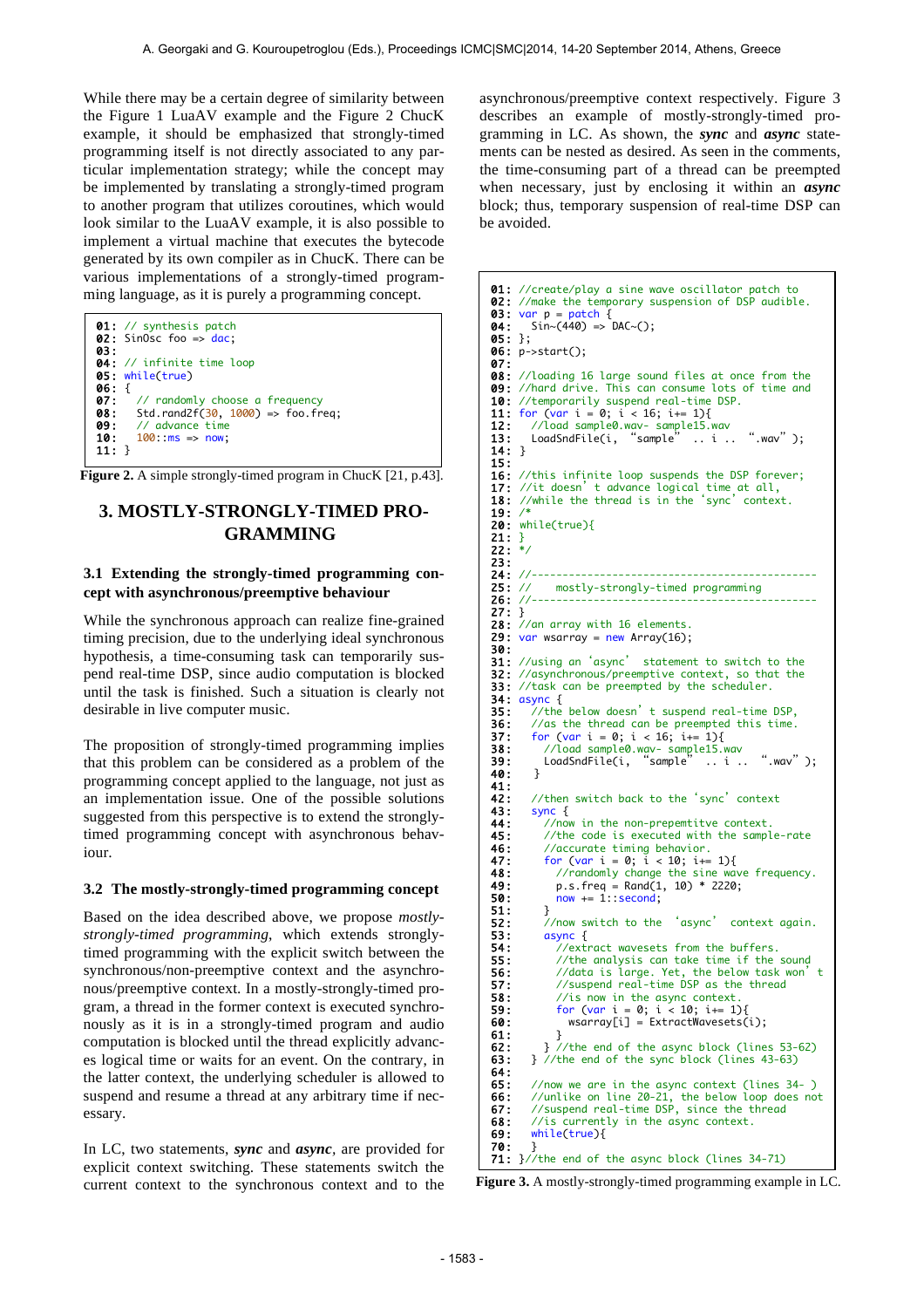## **4. DISCUSSION**

## **4.1 Extending strongly-timed programming with the asynchronous/preemptive behaviour**

As discussed in Section 2, in a computer music system that performs real-time DSP in a separate thread, it is difficult to synchronize the timing between compositional algorithms and real-time sound synthesis. The use of the synchronous approach and logical time may compensate for such a loss of the timing precision to a considerable degree. Depending on how the runtime environment (e.g., virtual machine or interpreter) schedules internal tasks, the predictability and repeatability can be also recovered at least at the logical time level. For instance, the scheduling strategy of the ChucK virtual machine is made highly deterministic and predictable [21].

However, as repeatedly emphasized, due to the underlying ideal synchronous hypothesis, a computer music system built upon the synchronous approach can suffer from the temporary suspension of real-time DSP in the presence of a time-consuming task. As both real-time DSP and compositional algorithms are performed within the same thread, if any task blocks audio computation for a long period, the computer music system may miss the deadline for sound output.

There are various kinds of tasks that can be timeconsuming in computer music. For instance, it would consume a significant amount of time to analyse large sound data. It may be argued that the temporary suspension of real-time DSP can be avoided by dividing a timeconsuming task into a number of sub-tasks, interleaved by the explicit advance of logical time.

Contrary to expectation, this programming pattern is not always realizable. For example, assume that a user wants to load a large sound file from the disk. This task can consume a significant amount of time, as it involves disk access. A user may divide this task into the number of disk accesses to load the sound data a little at a time. Yet, the duration of the I/O block caused by the disk access is unpredictable; there may be other processes accessing the same disk simultaneously, or the disk itself may not be located on the same computer, but on the local area network. In both cases, each sub-task can consume more time than expected.

One of the perspectives suggested by the strongly-timed programming concept is that the issue of timing behaviour can be viewed as a problem with the programming concept applied to the language. This perspective allows further investigation as to wether there can be a programming concept that suits as a solution, temporarily putting the software framework design issues aside, which are more related to implementation.

Based on this perspective, we proposed the mostlystrongly-timed programming concept. As our view of this problem is that the temporary suspension of real-time DSP is rooted in the underlying ideal synchronous hypothesis, our approach is to extend the strongly-timed programming concept by utilizing asynchronous behaviour. By such an extension, mostly-strongly-timed programming intends to avoid temporary suspension of realtime DSP by the explicit switch to asynchronous/preemptive context when performing a timeconsuming task.

Previous works already exist that extend synchronous programming languages with asynchronous behaviour. The target application domain and the background motivation of the mostly-strongly-timed programming concept greatly differ from these works. Berry *et al.* extended *Esterel* [5], a synchronous programming language for reactive systems for *communicating reactive processes*, "where a set of individual reactive synchronous processes is linked by asynchronous communication channels" in [6]. Baldamus and Schneider also discussed the extension of *Esterel* and *PURR* [17] by asynchronous concurrency and non-determinism to describe asynchronous systems and to generate more optimized code in [3].

Thus, these previous works target reactive systems. Their motivations are in communicative reactive processes or in the optimization of the generated code, whereas mostly-strongly-timed programming targets interactive systems, with a significant focus on computer music applications. The motivation here is achieving precise timing behaviour while avoiding the suspending of audio computation; both the target application domain and the background motivation of mostly-strongly-timed programming significantly differ.

## **4.2 The implementation issues**

While strongly-timed programs in ChucK are executed as software threads within ChucK's own virtual machine, it is not difficult to translate it to the programs that utilize coroutines in another language. However, such a simple conversion is not possible for a mostly-strongly-timed program, because the underlying scheduler must be allowed to preempt threads in asynchronous context, at an arbitrary time.

A user may consider it is possible to check if the underlying scheduler is requesting a preemption, by inserting synchronization points into the translated program<sup>7</sup>. As the request status can be actively checked at the synchronization points and a coroutine can yield when the request is made, it seems possible to mimic the preemption. However, this strategy does not work well for the tasks that involve the I/O block as described. For instance, if a native function call is made to load a large file, this single native function call may consume a significant amount of time for disk access. As the compiler or virtual machine

-

<sup>7</sup> The strategy of inserting *synchronization points* into the generated code by a compiler can be also often be seen when implementing a garbage collector. "At such a synchronization point, a test of a global variable indicates if a thread switch is required, and some code is executed if this is the case" [18, p.43], for instance, the code to scan the root objects at the beginning of a garbage collection phase.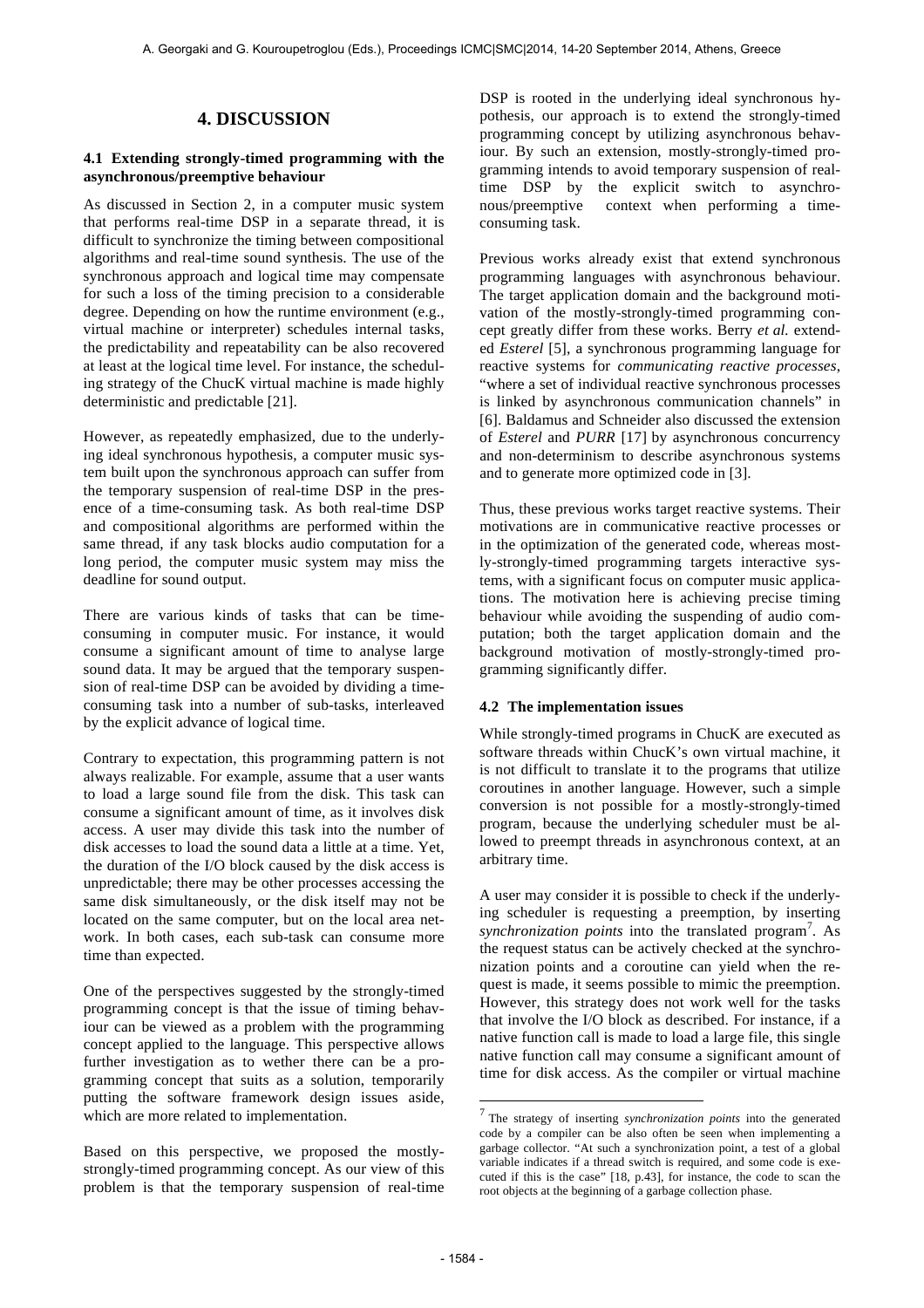cannot simply insert a synchronization point inside a native function, as they are able to into a translated code or into a bytecode, the underlying scheduler cannot perform the preemption until the native function call is over.

Moreover, the *sync* and *async* statements seem irreplaceable with corresponding API functions and may require handling at the virtual machine level, when considering non-local exits, (e.g., execution-time constraints or exception-handling). Figure 4 describes a simple example that involves an execution-time constraint in LC. The *within-timeout* statement can be used to give an execution time constraint in LC. When the execution-time constraint given by the *within* statement is violated, the code immediately jumps to the *timeout* block; otherwise the *timeout* block is simply skipped.

In Figure 4, the code jumps when exactly five seconds have passed from line 05 to line 09. On line 09, the thread already exited *async* context, and *sync* context should be recovered. Hence, there should be no advance of logical time when the code reaches to the *timeout* block; line 09 should be executed right at the timing, when the execution-time constraint is violated (exactly five seconds after line 02 is executed).



 **Figure 4.** A simple execution-time constraint example in LC.



 **Figure 5.** An example of performing context switching by the corresponding API function calls.

Assume that a mostly-strongly-timed program is translated to another language, the runtime environment of which is capable of performing preemption in asynchronous context, and assume that the API calls, such as *switchToSyncContext*, *switchToAscynContext* and *setCurrentContext,* can perform explicit switching and be used for recovery of the given context, respectively. Given such an assumption, it could be argued that the Figure 4 example may be translated into a program similar to the Figure 5 example.

However, the code does not work as expected, and these two examples behave differently in a certain situations. In the original Figure 4 example, when the code should jump to line 08, the current context should be recovered, since in synchronous/non-preemptive context, logical time should not be advanced, as described earlier. Yet, in the Figure 5 example, the code is still in the asynchronous context until the *setCurrentContext* API call is made on line 24 to recover the *sync* context. The underlying scheduler may preempt right after the code jumps to the time out block, before line 24 is executed, so that it can avoid allowing the virtual machine to miss the dead line for audio computation. As a result, the preemption would cause the implicit advance of logical time, as the audio computation is performed. Such behaviour clearly differs from the Figure 4 example.

Thus, unlike a purely strongly-timed program, a mostlystrongly-timed program is not well translated into other programs that utilize coroutines. It seems to be desirable to be executed a mostly-strongly-timed program in a runtime environment spefically designed for mostlystrongly-timed programing.

Considering such issues, the current proof-of-concept prototype of LC provides its own bytecode compiler and virtual machine. The virtual machine executes the software threads, which run the user programs, and audio computation is performed within the same native thread inside the virtual machine. Context switching and restoring are managed by the virtual machine, together with other features such as execution-time constraints and exception handling. Some built-in native functions that may cause I/O blocking, such as file access and console output, are implemented so that they can be performed in separate threads when called in asynchronous context so that they do not block audio computation.

While there can be various implementations of the runtime environment for mostly-strongly-timed programming, the current prototype of LC can execute mostly-strongly-timed programs as expected from the concept. The prototype proved that the concept is fairly realizable, without damaging the precise timing behaviour of the original strongly-timed programming concept and the capability of real-time DSP.

## **5. CONCLUSION**

In this paper, we proposed a novel programming concept, *mostly-strongly-timed programming*, which extends